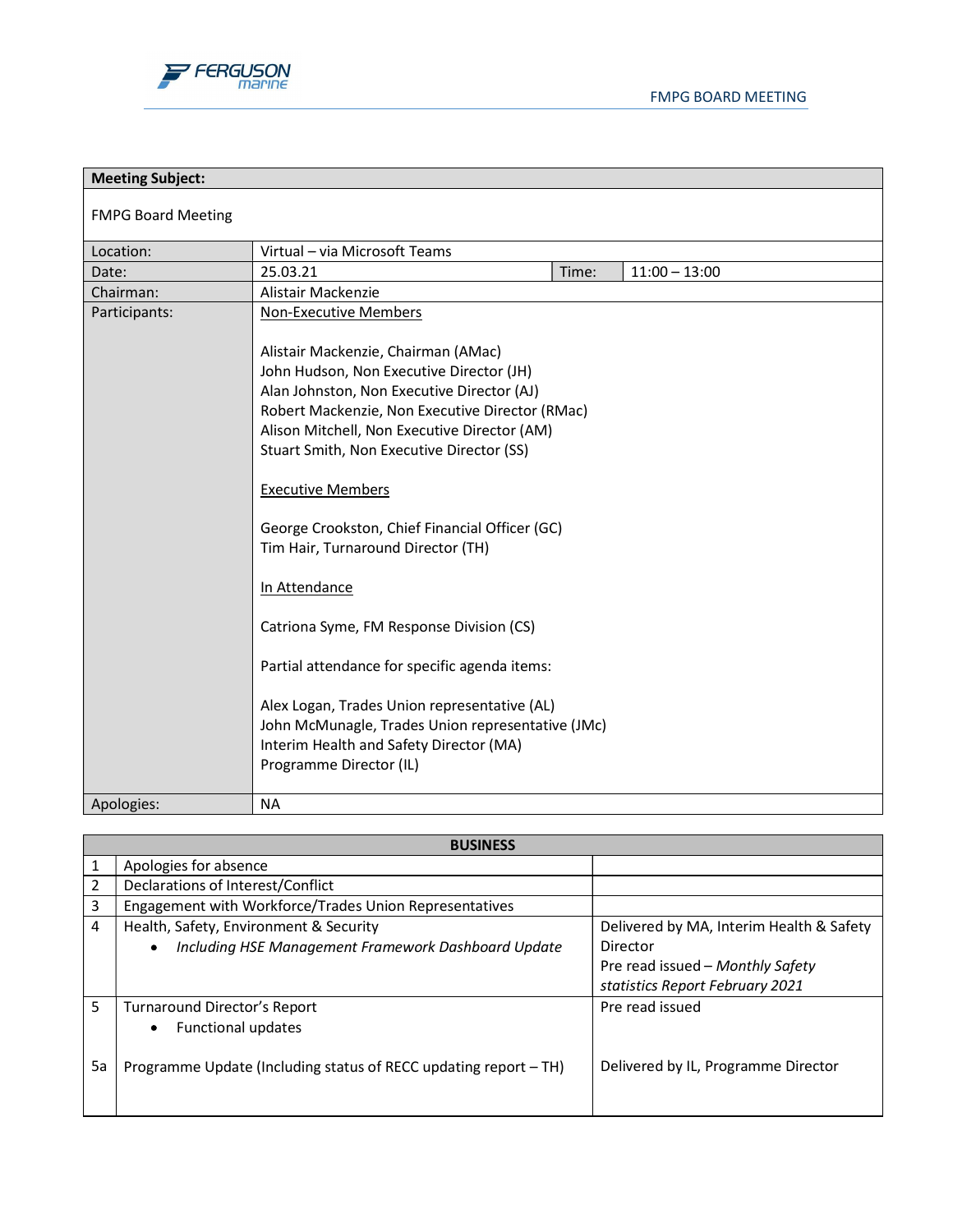



|                |                                                                          | Pre read will be issued on Wednesday                |
|----------------|--------------------------------------------------------------------------|-----------------------------------------------------|
|                |                                                                          | 24 <sup>th</sup> March                              |
|                |                                                                          |                                                     |
|                |                                                                          | Pre read issued - Board minutes 21.01.21            |
| 6              | Approval of Minutes of Board Meeting held 21st January 2021              |                                                     |
|                |                                                                          | Pre read issued - Board actions 21.01.21            |
| 6а             | Matters Arising and Review Actions Plan                                  |                                                     |
| $\overline{7}$ | Finance Update - Management Information Update                           | Pre read issued - Finance Report                    |
|                |                                                                          |                                                     |
|                |                                                                          | February 21                                         |
| 8              | Minutes of Audit & Risk Committee held on 26 <sup>th</sup> February 2021 | Pre read issued - ARC minutes 26.02.21              |
|                | <b>MATTERS REQUIRING BOARD INPUT/DECISION</b>                            |                                                     |
| 9              | Reflections on FMI Presentation                                          | Previously circulated on 5 <sup>th</sup> March 2021 |
|                |                                                                          |                                                     |
| 10             | Approval of Delegated Authorities Framework                              | Pre read issued - Delegated Authorities             |
|                |                                                                          | Framework                                           |
|                | <b>MATTERS FOR NOTING</b>                                                |                                                     |
| 11             | None                                                                     |                                                     |
| 12             | A.O.C.B                                                                  |                                                     |
|                | New contract/funding arrangements for 801/802<br>٠                       |                                                     |
|                | March 2020 accounts approval                                             | Pre read issued - Bid Report Summary                |
|                | Tender - 2021e001 CMAL Provision of Consultancy Services<br>٠            |                                                     |
|                | for the Concept Design of Small Ro-Pax Vessels                           |                                                     |
|                |                                                                          |                                                     |
|                | April deep dive subject<br>٠                                             |                                                     |
| 13             | NEDs private session                                                     |                                                     |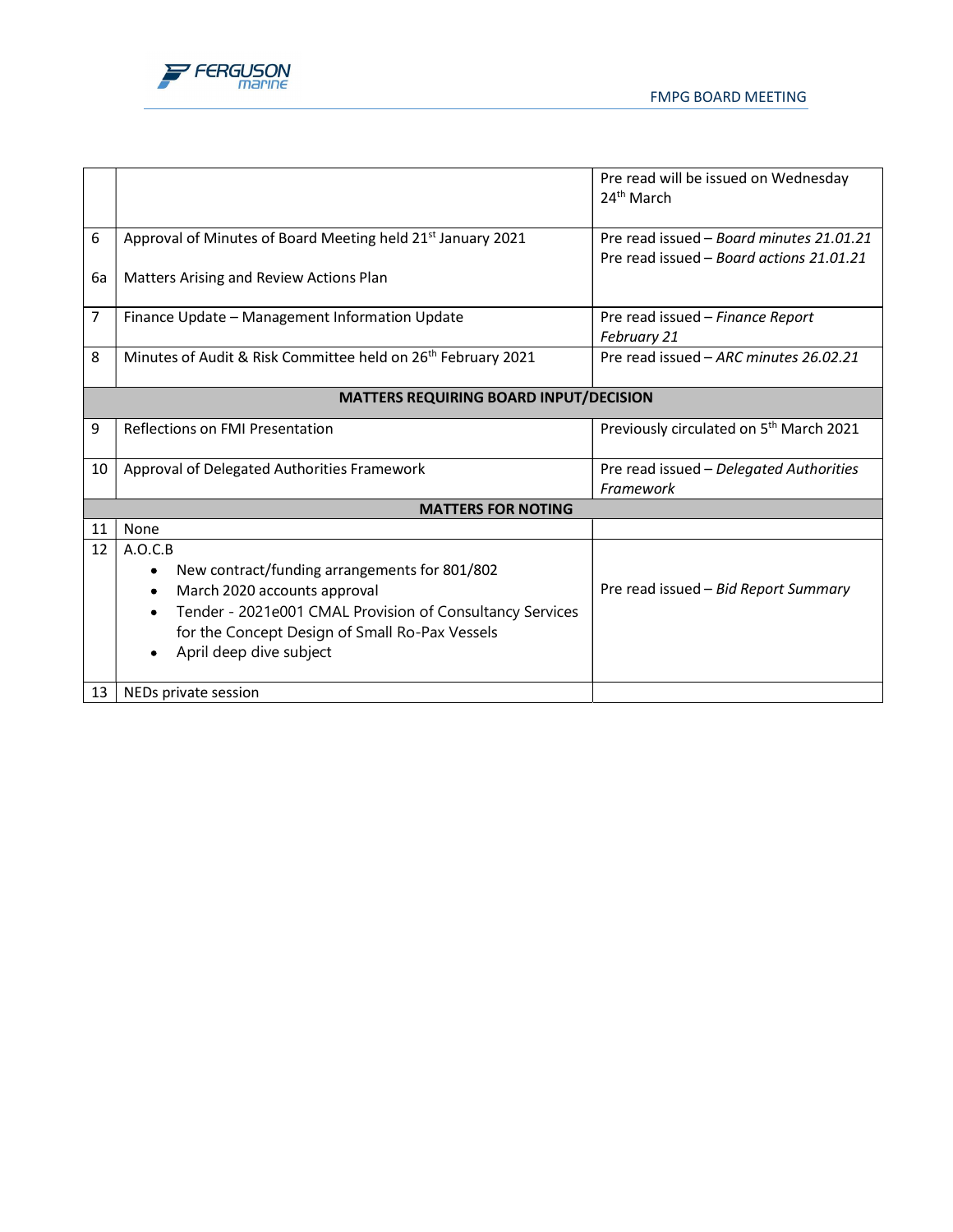

| <b>Item</b> | <b>Minutes</b>                                                                               |
|-------------|----------------------------------------------------------------------------------------------|
|             | <b>Apologies for absence</b><br>No apologies were given.                                     |
|             | <b>Declarations of Interest/Conflict</b><br>No declarations of interest/conflict were given. |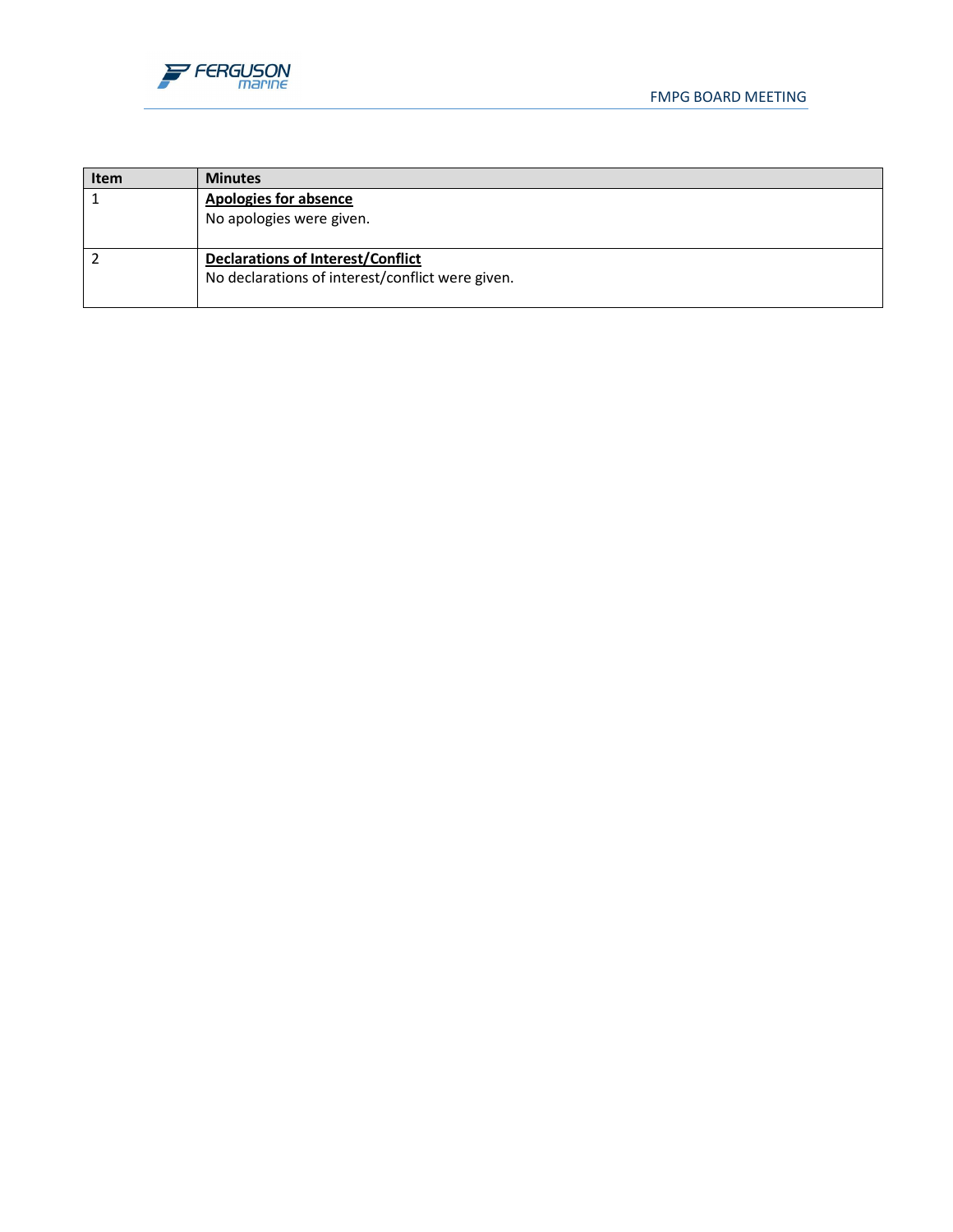

| <b>Engagement with Workforce/Trades Union Representatives</b>                                            |
|----------------------------------------------------------------------------------------------------------|
| AMac welcomed AL and JMc, the GMB Trades Union Reps, to the meeting and asked if they had any            |
| matters to raise.                                                                                        |
|                                                                                                          |
| AL and JMc advised that the yard continues to operate well in line with Covid-19 control measures        |
| which have been implemented. They confirmed positive engagement by the workforce and the Covid-          |
| 19 safety and mitigations measures which have been put in place have been accepted as business as        |
| usual for all.                                                                                           |
|                                                                                                          |
| AL noted a recent meeting with TH where several issues had been discussed, of primary significance       |
| matters of communications cascading in the yard and the longer term security of work for the yard.       |
| AMac acknowledged the concerns raised and advised awareness that TH and the Executive team are           |
| developing a communications cascade programme. AMac confirmed that the Board and Executive               |
| Team have a clear focus on the need to develop and secure sustainability for the yard. In addition to    |
| tracking commercial opportunities there is active engagement with the Scottish Government's              |
| Ferguson Response Division (now Strategic Industrial Assets Group) regarding future work                 |
| opportunities and reiterated the need for collaborative working to create sustainability for the yard.   |
|                                                                                                          |
| TH advised that the TU continue to directly advise concerns to the Executive Team via professional and   |
| productive meeting exchanges. TH acknowledged the concerns raised and confirmed that there is            |
| currently work being carried out to address the issues.                                                  |
|                                                                                                          |
| AL is encouraged that TH continues to remain positive in relation to yard progression. AL also suggested |
| that it may be helpful if a Board Member could visit the yard and hear thoughts directly from the        |
| workforce. AMac is happy to consider that request, pandemic controls and restrictions allowing, but      |
| also reiterated that the route of escalation is through Line Managers and on to the Executive Team.      |
| TH provided an update on the yard communication strategy which is currently being developed with         |
| the communication sub-group due to report back to TH week commencing 29 <sup>th</sup> March.             |
|                                                                                                          |
| AMac asked if the TU reps had any concerns over health and safety matters at the yard.                   |
|                                                                                                          |
| The shop stewards were encouraged to see the yard's approach to health and safety evolve and for the     |
| safety team and subsequent safety committee being re-established. Would like to see more of the          |
| operations workforce to be involved in the health and safety walk rounds and will try to encourage this. |
|                                                                                                          |
| A further point raised related to the change to a 4 day working week for Operations following successful |
| sign off of the 2020 wage negotiation. The transition to a 4 day working week has been very smooth       |
| and there are no concerns to be raised.                                                                  |
| Both AL and JMc advised that they had no further matters to raise with the Board and left the meeting.   |
|                                                                                                          |
|                                                                                                          |
|                                                                                                          |
|                                                                                                          |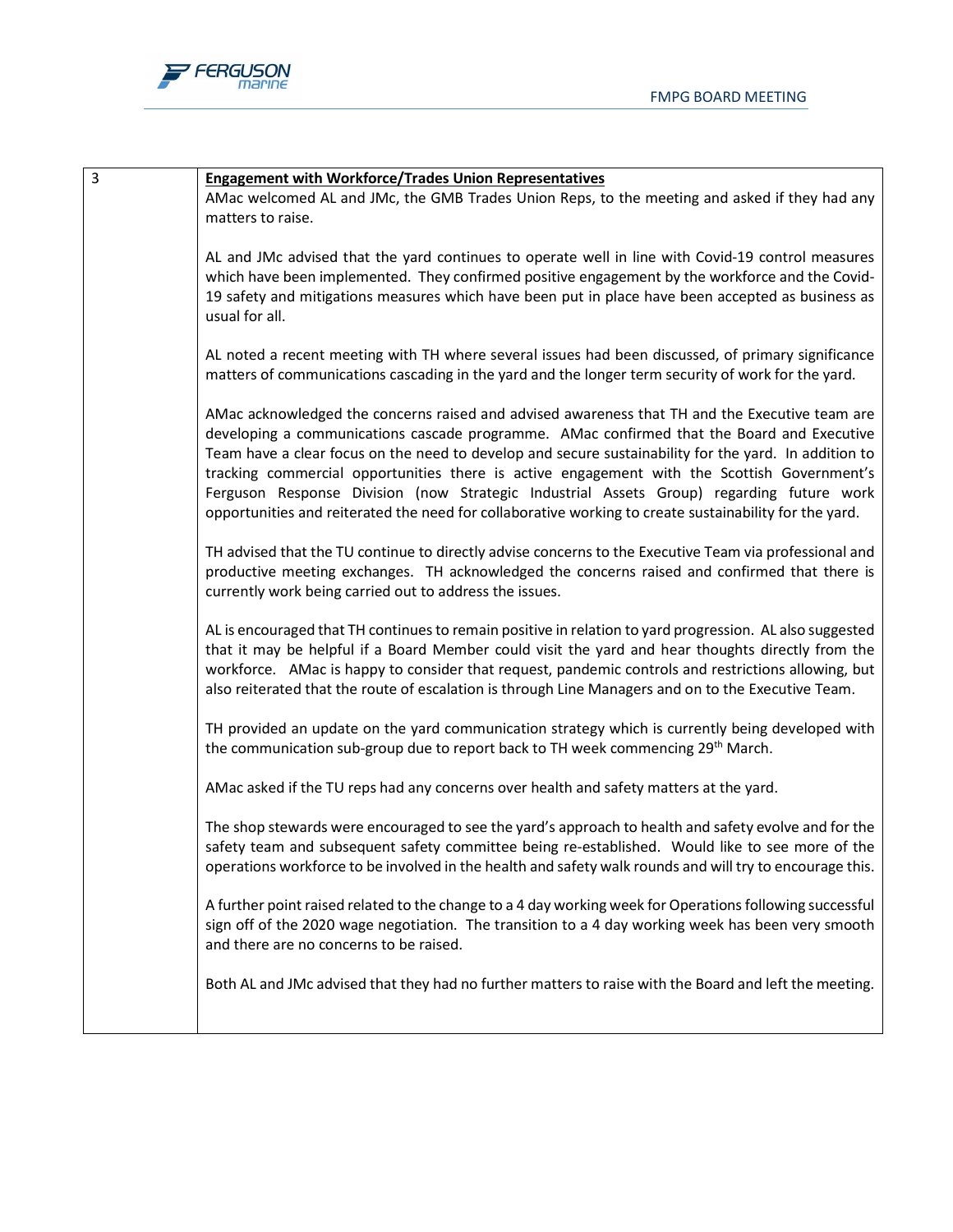

| $\overline{4}$ | <b>Health, Safety, Environment &amp; Security</b>                                                                                                                                                                                                                                                                                                       |
|----------------|---------------------------------------------------------------------------------------------------------------------------------------------------------------------------------------------------------------------------------------------------------------------------------------------------------------------------------------------------------|
|                | MA joined the meeting to provide an update on health and safety progress.                                                                                                                                                                                                                                                                               |
|                | MA has established a priority list and provided a detailed summary on progress of each priority areas<br>since the last Board Meeting.                                                                                                                                                                                                                  |
|                | AMac asked for any points of clarification:                                                                                                                                                                                                                                                                                                             |
|                | AMac was encouraged at the progress being made and asked that there is visibility of month by month<br>trends (trending arrow etc.) so that comparisons can be made.                                                                                                                                                                                    |
|                | AM sought clarification on the period reflected in the H&S statistics. MA confirmed it was up to and<br>inclusive of the full month of February. AM requested further information relating to timescales for<br>implementation of action plans. MA is mindful of this and confirmed that timeframes for action plans<br>should be available next month. |
|                |                                                                                                                                                                                                                                                                                                                                                         |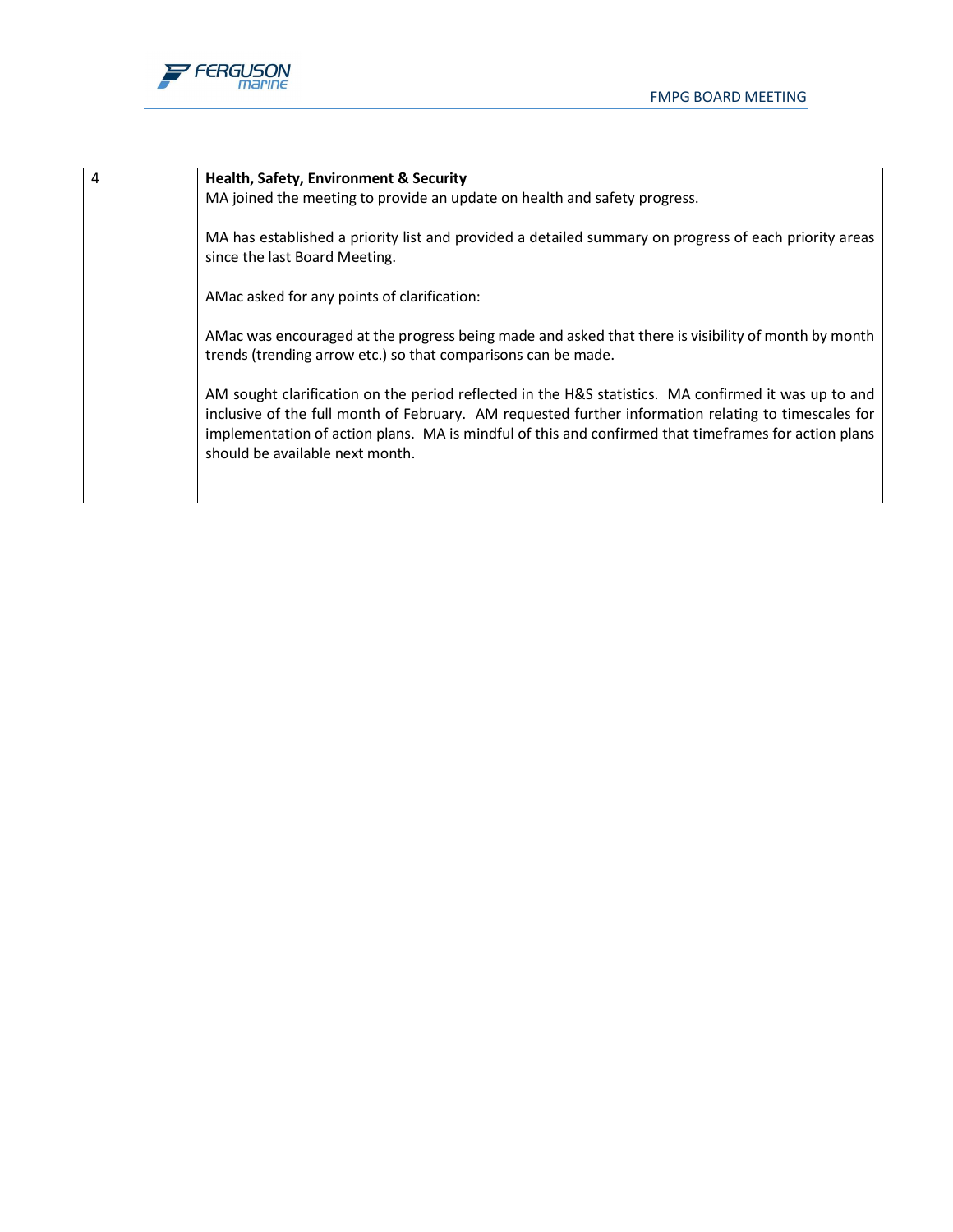

| 5 | <b>Turnaround Director's Report</b>                                                                                                          |  |
|---|----------------------------------------------------------------------------------------------------------------------------------------------|--|
|   | TH confirmed that there was no material change since issuing the pre read but wanted to highlight:                                           |  |
|   | Yard holiday accrual                                                                                                                         |  |
|   | TH advised the Board on the significant objection(s) made to the Executive's proposal to manage the                                          |  |
|   | issue of yard holiday accrual. The short term implications can be managed but long term presents a                                           |  |
|   | problem which requires resolution. TH confirmed that work is being undertaken in conjunction with                                            |  |
|   | the TU to manage the booking and taking of annual leave in a controlled manner.                                                              |  |
|   | The Board Members discussed options to resolve the holiday accrual matter with AMac and AM                                                   |  |
|   | advising that some options should be considered by the Executive Team.                                                                       |  |
|   | <b>Contracts Reconfiguration</b>                                                                                                             |  |
|   | TH thanked the Board Members for the time committed, at short notice, to progress with the contracts                                         |  |
|   | configuration for 801 and 802.                                                                                                               |  |
|   |                                                                                                                                              |  |
|   | Securing the next vessel<br>This remains a medium/longer term priority.                                                                      |  |
|   |                                                                                                                                              |  |
|   | AMac asked for any further points of clarification relating to the Turnaround Director's Report:                                             |  |
|   | SS raised the recent commercial tender lost which provides an indication of the challenge in remaining                                       |  |
|   | competitive.                                                                                                                                 |  |
|   |                                                                                                                                              |  |
|   | AJ suggested a formal debrief on the loss should be requested to understand potential learnings.                                             |  |
|   | SS requested an update on future events to be incorporated in the report and provided the examples                                           |  |
|   | of 805 launch and crane installation.                                                                                                        |  |
|   | <b>Functional Updates</b>                                                                                                                    |  |
|   | AMac asked Board members for comment:                                                                                                        |  |
|   |                                                                                                                                              |  |
|   | SS found the Bid & Tendering spreadsheet an effective document and asked if it can be updated to<br>reflect a potential contract award date. |  |
|   |                                                                                                                                              |  |
|   | 801/802 Monthly Pack                                                                                                                         |  |
|   | Following a comprehensive review, by the reporting sub-group, a revised monthly pack is available for                                        |  |
|   | the purposes of reporting a monthly project status update to the Board.                                                                      |  |
|   | IL joined the Board Meeting and took the Board through the draft version of the new report, reflecting                                       |  |
|   | the period of March 2021.                                                                                                                    |  |
|   | AMac asked for any points of clarification:                                                                                                  |  |
|   |                                                                                                                                              |  |
|   | AJ asked if revised cardinal dates could be issued in line with the critical path. Both IL and TH confirmed                                  |  |
|   | these will not be available until the completion of the full rebaseline exercise. TH reiterated that we                                      |  |
|   | have an approved workplan to cover the next three month period.                                                                              |  |
|   |                                                                                                                                              |  |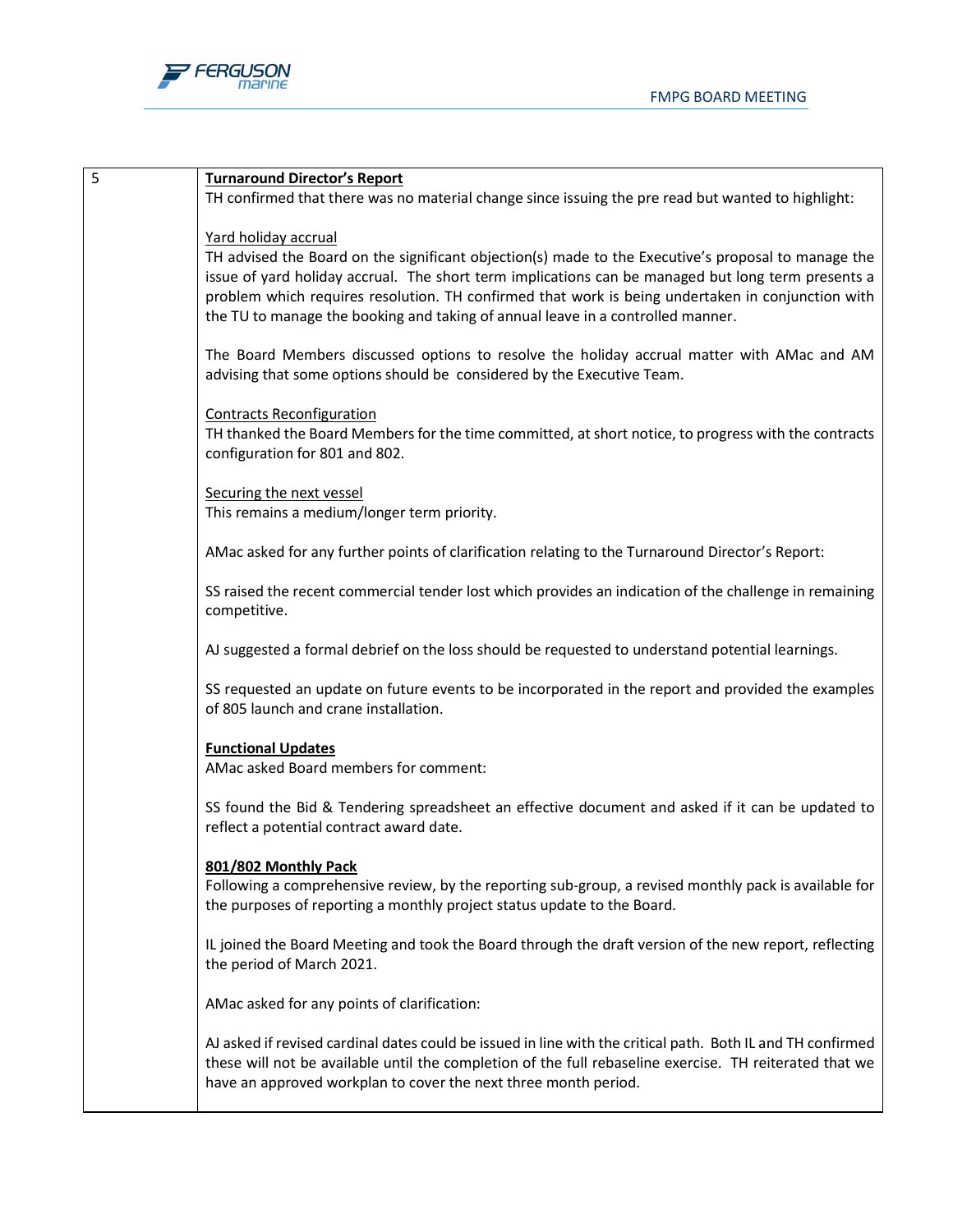



|   | IL provided an update on the new weekend working.                                                                                                                                                                          |
|---|----------------------------------------------------------------------------------------------------------------------------------------------------------------------------------------------------------------------------|
|   | There was abundant discussion relating to the impact of resource planning and the Board agreed to<br>confirm the Deep Dive in April to cover Resource Planning Strategy and Programme Implication.                         |
|   | JH referred to the provision and allocation of work noted by the TU Reps earlier and IL confirmed that<br>will be taken forward and addressed further by the Executive Team.                                               |
| 6 | Approval of Minutes of Board Meeting held 19th November 2020<br>AMac sought approval of the previous Board Minutes which all parties approved, and no corrections<br>raised.                                               |
|   | All members agreed to the subsequent publication of the minutes on the FMPG website.                                                                                                                                       |
|   | <b>Matters Arising and Review Actions Plan</b><br>No matters to raise.                                                                                                                                                     |
| 7 | Finance Update - Management Information Update                                                                                                                                                                             |
|   | GC confirmed that there was no significant change since issuing the pre read.                                                                                                                                              |
|   | No points of clarification were required on the Monthly Finance Report.                                                                                                                                                    |
|   | GC provided a further update on the contracts reconfiguration, effective from $1st$ April 2020.                                                                                                                            |
|   | Discussion was had in relation to the 2020 Statutory Accounts and AMac requested that the Board<br>convene on Tuesday 30 <sup>th</sup> March to approve, or delegate authority to approve, the 2020 accounts.              |
| 8 | Minutes of Audit & Risk Committee held on 26 <sup>th</sup> February 2021<br>RMac provided the Board with an update on the ARC meeting which took place on 26 <sup>th</sup> February 2021.                                  |
|   | Areas of discussion were relayed as follows:                                                                                                                                                                               |
|   | RMac confirmed that a significant amount of time was spent discussion the statutory accounts<br>٠<br>and confirmed that the committee were supportive of the way in which GC plans to proceed                              |
|   | Discussion with IL relating to the workspacks process                                                                                                                                                                      |
|   | Awaiting confirmation of the appointment of auditors by Audit Scotland for the 2021 accounts                                                                                                                               |
|   | Risk Register - RMac shared a public sector template and work is underway to agree the format<br>٠<br>for a corporate risk register which will be discussed at the next ARC meeting on Monday 17 <sup>th</sup><br>May 2021 |
|   | There were no further points of clarification required.                                                                                                                                                                    |
|   |                                                                                                                                                                                                                            |